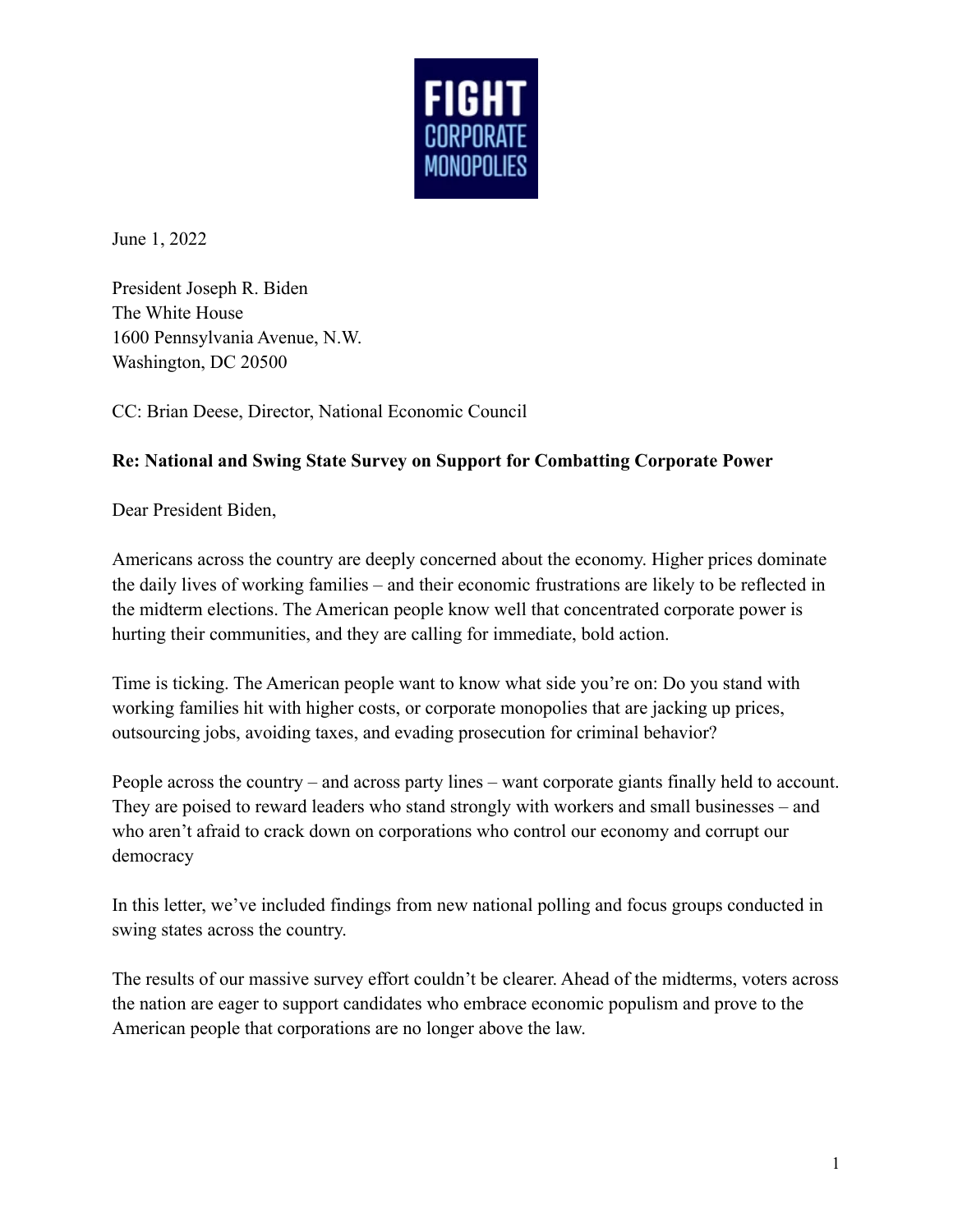Economic issues are top of mind – prices rise as Wall Street rakes in record profits and supply chain issues driven by economic concentration lead to shortages from baby formula to produce. The most compelling answer to these problems is reining in unfettered corporate power.

Voters are eager to hear elected leaders loudly push an aggressive economic message that targets monopolistic corporations and their malfeasance. There is still time for the White House to take up this mantle ahead of the midterms.

When voters hear about the White House's previous actions to stand with working families and hold bad corporations accountable they react very favorably. Recent actions, including inviting Amazon union organizers to the White House and addressing concentration in the meat-processing industry to lower food prices, have shown American families you are on their side.

Now, they are calling on you to do more, and there is no time to waste. We found broad, strong support for increasing prosecution and penalties of corporate executives and companies when they break the law. American families want to see punitive actions taken against the monopolies hurting their communities. People are deeply concerned by outsourcing, tax evasion, and the relentless push for record profits at the expense of consumers.

You have the tools at your discretion, we urge you to publicly show a wholesale approach to combat corporate power.

Importantly, there is a coalition of elected officials, advocates, and experts who are ready to back up your continued fight against unchecked corporate power. By elevating this effort in the White House and across the Executive Branch, allies in this fight will be motivated to speak out in support on television.

An in-depth memo on the national survey is attached to this letter, with a topline summary below:

## **Inflation and Corporate Accountability Are Top Concerns**

Inflation was named a "very serious" concern by 73% of voters nationally, with "a political system corrupted by corporate influence" following closely at 60%. Out of an array of economic messages, "large corporations are raising prices and making record profits while many Americans struggle to afford bills and daily costs" performed 90% better than the average message in a head-to-head matchup. This concern was also echoed in focused groups. For example, a Latino member of the Phoenix focus group said, "There is a greed factor in the raising of prices. I think they go up whether there's a pandemic or not, but companies are covering their losses from the last couple of years."